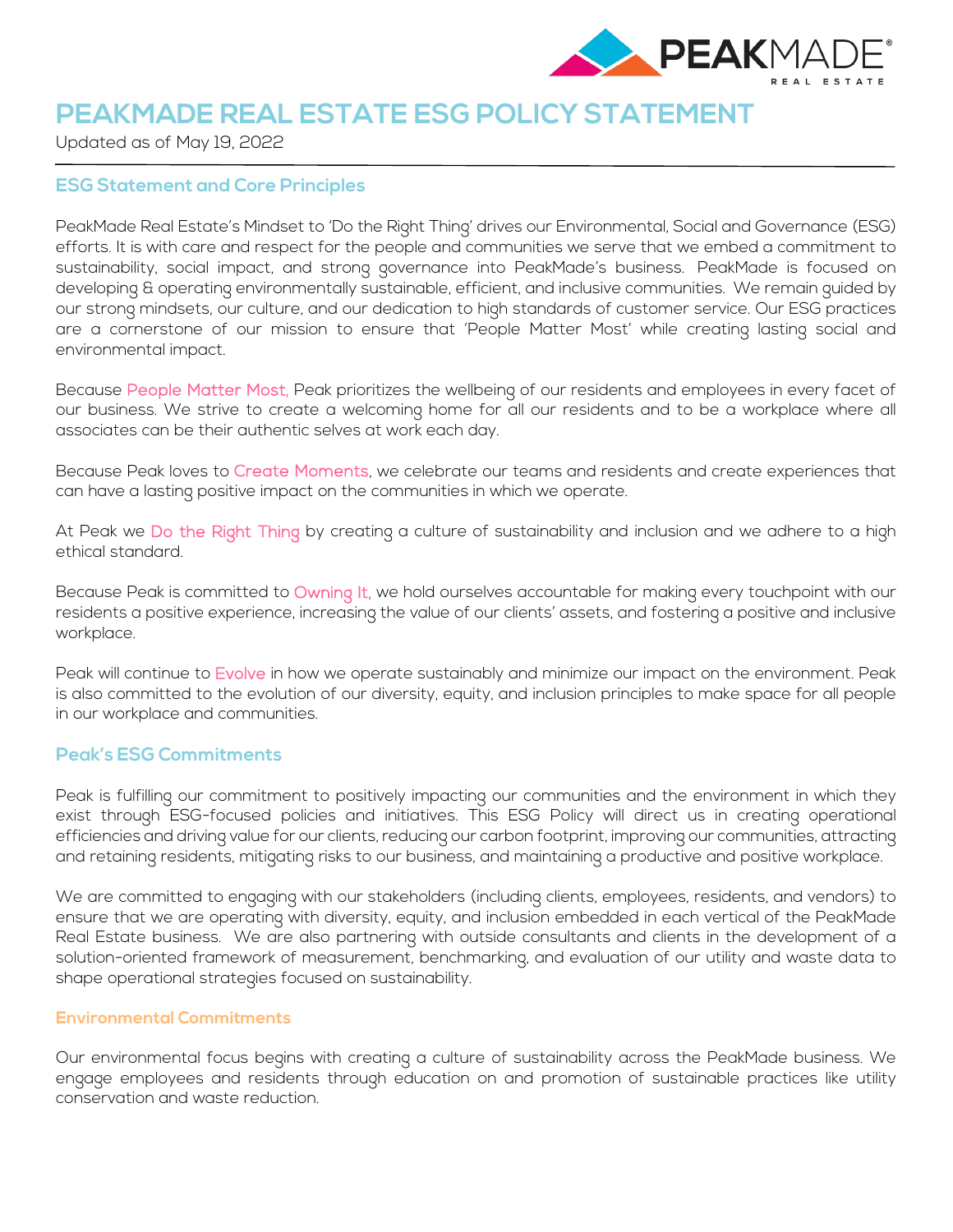

PeakMade Development strives to be a leader in sustainable development by ensuring that our properties are designed and operated with the environment and our residents' wellness in mind. We take great care to evaluate all new projects with the following considerations including:

# Energy Efficiency

From energy efficient HVAC systems, Energy Star appliances, tight building envelopes, to LED lighting as our minimum standards, we evaluate each project's design to optimize energy efficiency.

## Renewable Energy

We evaluate off-site renewable generation where available and on-site solar where practical to reduce our fossil fuel dependence.

## Green Building Certifications

Each project is evaluated for applicable certifications including LEED, Energy Star, Well Building, Fitwel, etc.

## Water Conservation

All of our projects are designed with low-flow plumbing fixtures to conserve water usage.

## Storm Water Management

We employ bioswales, raingardens, and cisterns where possible to reduce our storm water runoff and enable re-use for irrigation.

## Indoor Air Quality

We use only low VOC materials and promote outdoor air circulation within our common areas and units and equip our systems with high-efficiency filters to improve indoor air quality.

## Waste Management

We enable our projects with recycling capabilities and strive to minimize waste during the construction process with local/regional material sourcing and recycled products where possible.

## Smart Technology

We utilize smart controls and smart thermostats to reduce our energy usage within our apartments and common spaces.

At operational locations, Peak partners with utility and waste vendors to track usage data and works with consultants who assess that data to set benchmarks for reduction efforts. Additionally, Residents are encouraged to reduce energy usage with a conservation allowance applied to electric billing at many locations.

Most Peak communities are within 1 mile of campus or near surrounding commercial centers, making them very friendly to biking and walking and also convenient for ridesharing on university shuttles or public transportation. Many also provide bike and scooter storage to encourage alternative modes of transportation.

Peak has adopted business practices that reduce waste, including paperless billing and leasing, in addition to offering recycling options at many of our communities and utilizing vendors who offer sustainable purchasing options for maintenance and office supplies.

Peak continues to evolve in how we can reduce our environmental impact by looking for new opportunities in diverting waste out of landfills like increased recycling and composting options for our residents, enhancing properties with electric vehicle charging stations and added smart-home features, and upgrading operational assets with low-flow fixtures and LED lighting.